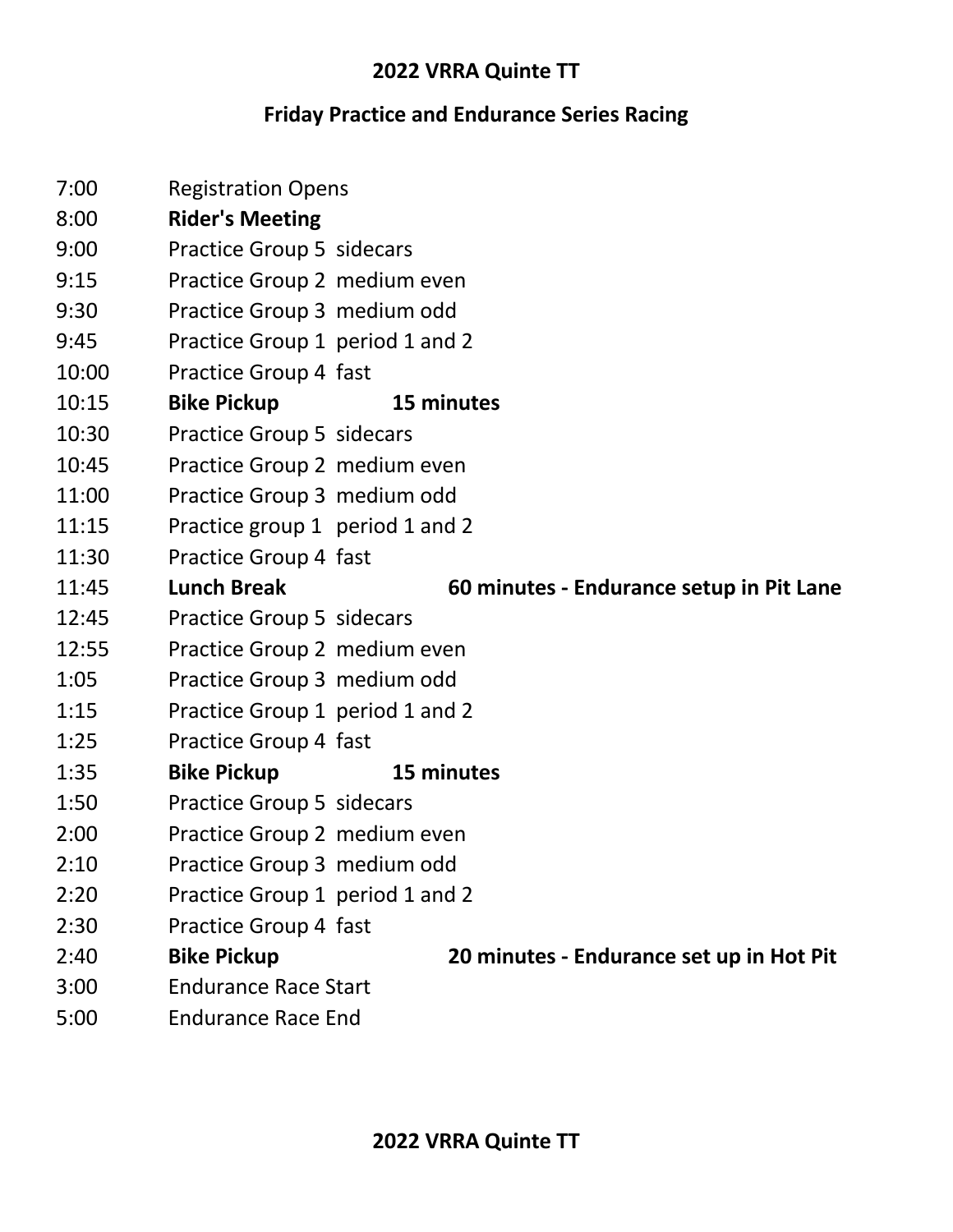# **Saturday Qualifying**

| 7:00  | <b>Registration Opens</b>        |                                |                                                          |            |  |  |
|-------|----------------------------------|--------------------------------|----------------------------------------------------------|------------|--|--|
| 8:00  | <b>Rider's Meeting</b>           |                                |                                                          |            |  |  |
| 9:00  | <b>Practice Group 5</b>          |                                | sidecars                                                 |            |  |  |
| 9:12  | <b>Practice Group 2</b>          |                                | medium even                                              |            |  |  |
| 9:24  | <b>Practice Group 3</b>          |                                | medium odd                                               |            |  |  |
| 9:36  | Practice Group 1                 |                                | period 1 and 2                                           |            |  |  |
| 9:48  | Practice Group 4                 |                                | fast                                                     |            |  |  |
| 10:00 | <b>Bike pickup</b>               |                                |                                                          | 15 minutes |  |  |
| 10:12 | <b>Practice Group 5</b>          |                                | sidecars                                                 |            |  |  |
| 10:24 | Practice Group 2                 |                                | medium even                                              |            |  |  |
| 10:36 | <b>Practice Group 3</b>          |                                | medium odd                                               |            |  |  |
| 10:48 | Practice Group 1                 |                                | period 1 and 2                                           |            |  |  |
| 11:00 | Practice Group 4                 |                                | fast                                                     |            |  |  |
| 11:15 | <b>Bike Pickup</b><br>15 minutes |                                |                                                          |            |  |  |
| 11:30 | Race 1                           | <b>P4 F3</b>                   |                                                          |            |  |  |
| 11:45 | Race 2                           |                                | P1 Open, P2 Middleweight                                 |            |  |  |
| 12:00 | <b>Lunch Break</b><br>60 minutes |                                |                                                          |            |  |  |
| 1:00  | Race 3                           | Vintage Open Senior            |                                                          |            |  |  |
| 1:15  | Race 4                           | Sidecars- All classes          |                                                          |            |  |  |
| 1:30  | Race 5                           | Vintage Open Junior            |                                                          |            |  |  |
| 1:45  | Race 6                           |                                | Grand Prix Middle, P3 Superbike Heavy, Vintage GP Middle |            |  |  |
| 2:00  | <b>Bike Pickup</b>               | 15 minutes                     |                                                          |            |  |  |
| 2:15  | Race 7                           | P2 Heavyweight, P1-500, P1-250 |                                                          |            |  |  |
| 2:30  | Race 8                           | P3 Middleweight                |                                                          |            |  |  |
| 2:45  | Race 9                           |                                | P5 F2, Second Wave P4 F2                                 |            |  |  |
| 3:00  | Race 10                          |                                | P2 Lightweight, Pre 65-500, Pre 65-35, P1-200            |            |  |  |
| 3:15  | <b>Bike Pickup</b>               | 15 minutes                     |                                                          |            |  |  |
| 3:30  | Race 11                          | P5 F1, P4 F1                   |                                                          |            |  |  |
| 3:45  | Race 12                          | P1-350, Pre 50                 |                                                          |            |  |  |
| 4:00  | Race 13                          |                                | Modern Lightweight, Second wave P3 Superbike light       |            |  |  |
|       | Reserved time                    |                                |                                                          |            |  |  |
| 4:30  |                                  |                                |                                                          |            |  |  |